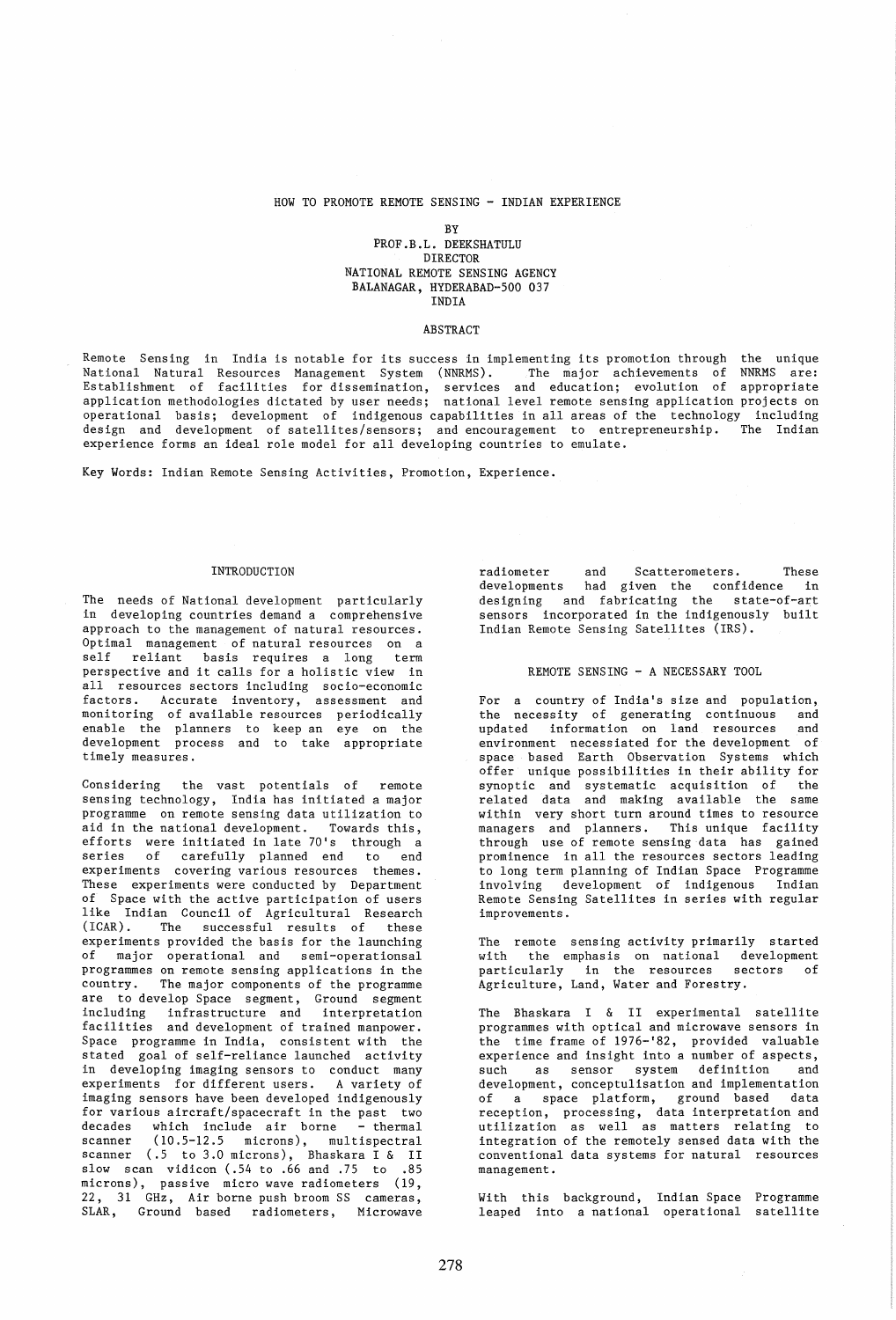based remote sensing system in the 80's to ensure generation of resource information in vital natural resources sectors such as Agriculture, Land, Water, Forestry and Geology. Thus the conceptualisation of National Natural Resources Management System (NNRMS) fructified wherein the optimal integration of remote sensing inputs with the conventional data has been realised as the most cost and time effective operational system for efficient management of India's natural resources on sustained basis.

The organised way of development and realisation of the potential of remote sensing technology through NNRMS has been justified in a country like India and has now become the fore runner in using remote sensing data virtually in all resources sectors on a need basis. This is the key factor for the success and promotion of remote sensing in India.

## CRITICAL FACTORS FOR SUCCESS OF REMOTE SENSING IN INDIA

Over the last 50 years India has seen a number of organised efforts to grow and apply science and technology to national development. Today the relevance and importance of the remote social well being is well accepted by all<br>sensing technology to national economic and sensing technology to national economic and<br>sections of scientific community. scientific

The prime factor for the success of remote sensing is its application on a need basis for<br>natural resources management. For example resources management. India's arable land is 141 million hectares and the India's economy largely depends on agricultural production. More than 70 per cent of India's population depend on the two staple cereal crops viz., wheat and rice. The timely information on crop acreage/production estimate on these food crops before the harvest of the crop is of extreme importance for the nation to make an organised food distribution system which will aid in greater food security.

## PROBLEM ORIENTED APPLICATIONS OF REMOTE SENSING

The advantages of remote sensing technology in obtaining timely and spatial information quickly over convention methods has made it easier to tackle with problem areas to yield highly significant results with problem specific solutions. The prime problem areas where the remote sensing is being employed are:

- \* Agricultural crop acreage and production estimation for the major crops - data on temporal condition and spatial extent.
- \* Agricultural drought assessment at district level for crop condition assessment
- \* Crop acreage for oil seed crops like ground nut and cotton
- \* Applications of remote sensing for cash crops like tobacco and tea
- \* Forest cover monitoring
- Wasteland identification
- \* Ground water potential zone mapping
- Agro climatic zones characterization through nation-wide land use/land cover mapping and identification of current kharif (July - October) and rabi (December - March) agricultural areas.
- Identification of potential mineralised zones
- \* Flood damage assessment
- \* Identification of potential fishing zones
- Environmental impact studies
- Snow melt run-off and forecast of inflow of water to the major reservoirs

For all the above problem areas the expected objectives and the level of information that is obtainable through remote sensing are clear while executing the tasks.

## NATIONAL NECESSITY

All the issues related to natural resources affect national economy and timely solutions are needed for undertaking any rehabilitation or remedial measures. The use of conventional data would not be able to fulfil the requirements on a time and cost effective manner. On the contrary the use of remotely sensed data in conjunction with conventional data sources has been found more time and cost effective while prov1diug reliable data base. This has been widely applied and demonstrated in all the resources problem areas in obtaining reliable data which has lead to high degree of confidence in utilization of information derived from<br>satellite data. The experience gained over the The experience gained over the last decade convinced all the resources managers on the validity and efficiency of remotely sensed data for the routine resources inventory and monitoring. There were several national/ regional operational application projects which have been carried out on a mission mode to meet the end goals of user departments.

## ACCEPTANCE OF REMOTE SENSING - NATIONAL NATURAL RESOURCES MANAGEMENT SYSTEM (NNRMS) - SPEAR HEADING PROMOTION OF REMOTE SENSING

Realising the potential applications of remote sensing, Government of India under the aegis of Department of Space has established National Natural Resources Management System (NNRMS) which is a culmination of concerted effort of multi-disciplinary, multi-departmental venture. The realisation of National Natural Resources Management System in the country is preceeded by well organised constitution of task forces in 1983 on various resource themes headed by Secretaries to Government of India. The task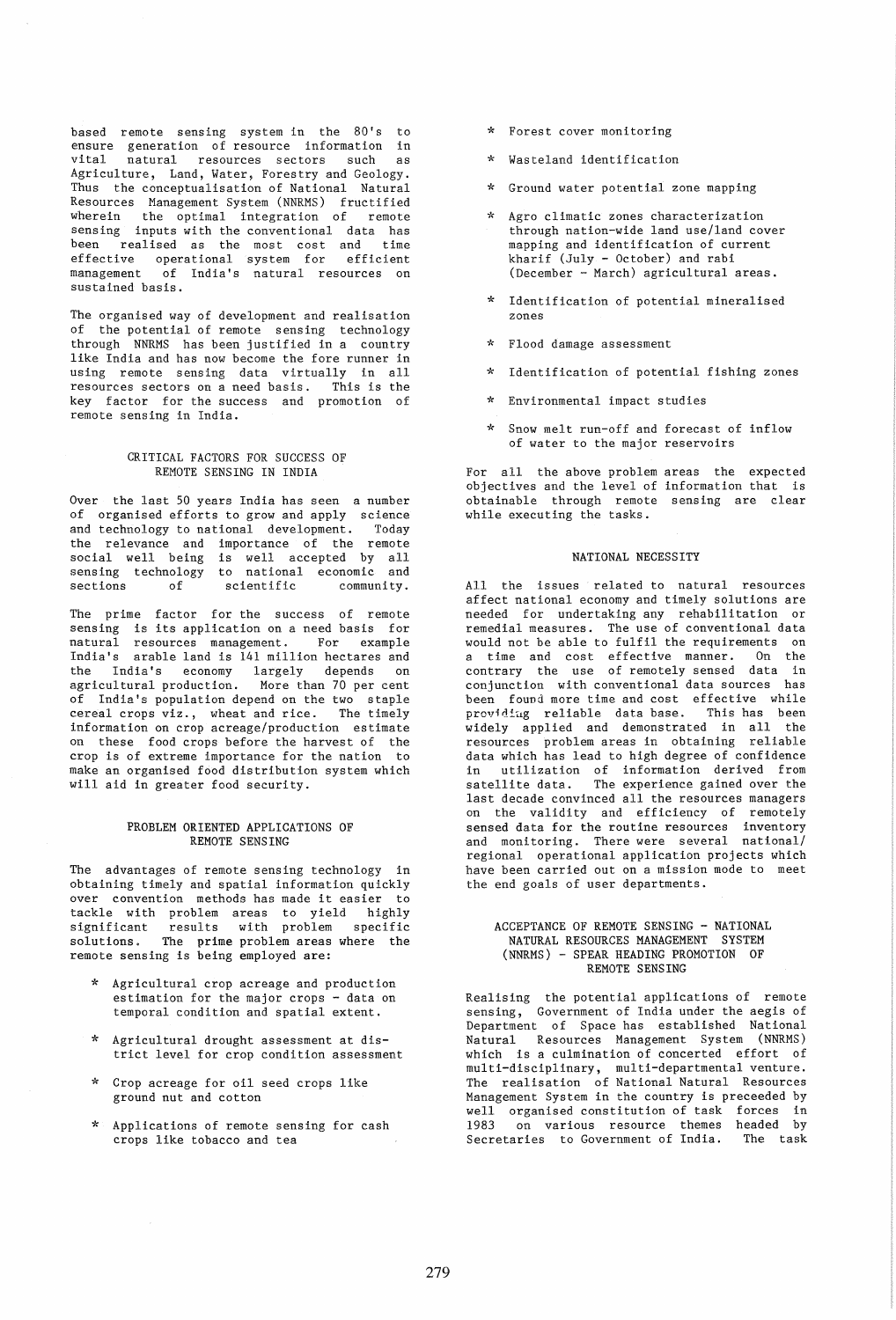forces in the following themes were constituted: (1) Forestry (2) Agriculture (3) Water Resources (4) Urban and Regional Planning (5) Geology and Mineral Resources (6) Ocean Resources (7) Soils and Landuse (8) Cartography.

The task forces constituted have clearly addressed the conventional sources of information and the applicability of remote sensing highlighting relative advantages of satellite data either singly or in conjunction with conventional data. The infrastructure requirements, which the potential departments/ organisations need to have while adopting remote sensing technology and the associated trained manpower requirements for sustained use of remote sensing technology in India have also been addressed by the task forces.

By the year 1985 all the task forces have finalised the recommendation on the utilization of remote sensing. In order to follow the recommendations of the task forces various standing committees have been constituted in the areas of (1) Agriculture (2) Bio-resources and Environment (3) Water Resources (4) Ocean Resources (5) Geology (6) Technology and Training. All these Standing Committees consist of senior official of the relevant user departments as members. The departments undertakes various resource application projects using remote sensing techniques and are periodically reviewed by the concerned chairman of the Standing Committees. The progress made on the projects undertaken as part of the Standing Committees are conceived as Remote Sensing Application Mission (RSAM) projects with clearly defined time targets and goals.

The peer evaluation of the progress of standing committees and policy matters related to remote sesning applications in India is directed by a senior level committee called Planning Committee on NNRMS (PC-NNRMS) consisting of Secretary's of all the user departments as members. The PC-NNRMS is headed by a senior level Scientist/ Minister of State rank who inturn is responsible for providing the guidelines for the overall implementation of National Natural Resource Management System in the country under the aegis of Department of Space, Government of India.

## NNRMS AND INFRASTRUCTURAL REQUIREMENTS

The implementation of NNRMS in the country calls for extensive infrastructure development for effective promotion of remote sensing in India. The various areas where the infrastructural development was necessiated are :

1. Ground segment: The satellite data reception facilities for Landsat MSS/TM, NOAA AVHRR 9 & 11, IRS 1A/1B and for ERS-1 data coupled with Telemetry, Tracking and Command support for satellite control operations. The organised<br>data reception for all the multiple data reception for all the multiple satellites and the associated data satellites and the associated data<br>processing facilities involving pre-processing

of High Density Digital Tapes (HDDTs) into<br>Computer Compatable Tapes (CCTs) on a user Computer Compatable Tapes friendly format.

2. Space segment: The indigenous requirement and suitability of specific spectral band widths associated with spatial resolution are the basic requirements for development of indigenous capability in design and development of imaging sensors onboard IRS-lA/lB. Consequent to the extensive end to end experiments carried out with the collaborative studies with the user departments narrowed down the immediate requirements on the suitability of<br>a spectral band width and the associated band width and the associated<br>ution of the sensors. These spatial resolution of the sensors. requirements have been specific to Indian<br>conditions. Realising the necessity and Realising the necessity and importance a self reliant indigenous system IRS-1A and IRS-1B which are presently in orbit providing data for the entire nation in two spatial resolutions one on 73 metres (LISS I) and other with 36 metre (LISS II). The combined orbital coverage is of 10 to 11 days interval. The increased scope for obtaining cloud free data for any given season with the indigenous Indian Remote Sensing satellite data enhanced the utilization of<br>satellite bata for routine applications of data for routine applications of resources inventory and monitoring by various user departments benefiting the nation to a great extent.

The availability of NOAA AVHRR data and LANDSAT TM providing as additional satellite sources for specific land and ocean resources applications in an operational way.

3. User Interface: The developments and<br>promotion of remote sensing activities in promotion of remote India are widely documented and disseminated to all the users through NNRMS bulletins, Interface (brought out by NRSA) , SAC courier and Photonirvachak (the only national journal devoted on remote sensing). In addition theme specific regional<br>workshops organised both at national and organised both at national and regional levels ensure the total updating on the happenings of remote sensing data utilization. Specific examples to this are on<br>organisation of state level workshops on of state level workshops on the utilization of wasteland maps generated using remote sensing data and also the workshop on ground water potential zone maps at district levels. Over and above users have been provided an easy access on the information through NRSA Data Centre (NDC) facility located at NRSA, Hyderabad.

4. Facilities: In order to cater to the requirement of satellite data utilization and various levels the establishment State level Remote Sensing Applications Centres (SRACs), Regional Remote Sensing Service Centres (RRSSCs) with Digital Image Processing facilities configured around VAX 11/780 are meeting the requirements for the entire nation amply supported and guided by the major organisations like National Remote Sensing Agency, Hyderabad and Space Applications Centre, Ahmedabad. In addition considering the enormous work load on the use of remote sensing data, few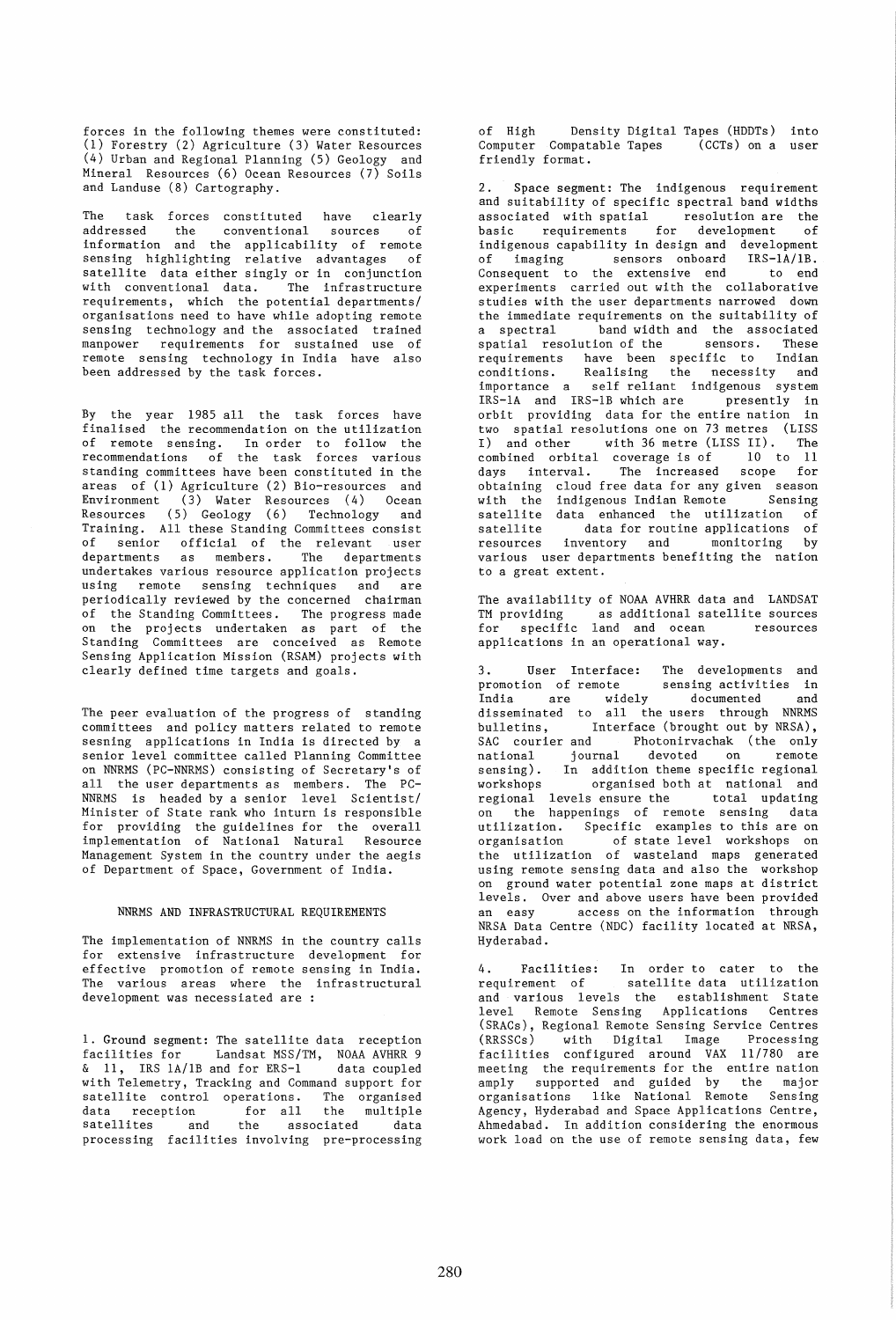other central government departments like Geological Survey of India (GSI), Forest Survey of India (FSI), Oil and Natural Gas Commission (ONGC) have established their own remote sensing facilities for undertaking their studies.

5. Training: The increased use of remote sensing lead to the demand on the availability of trained manpower for various application areas. The training presently offered in India is at Indian Institute of Remote Sensing, Dehra Dun. The Institute provides training facilities for the resources areas in Forestry, Geology, Cartography, Soil Photogrammetry and Remote Sensing, Urban and Regional Planning and aerial and satellite data processing. The training facilities are open to all the organisational/ departmental officials including academicians. In addition to inhouse training, the institute also provide Fellowships under SHARES Programme for the developing nations. Over and above specialised theme specific training programmes are also offered under the aegis of NNRMS by Geological Survey of India (GSI) and Forest Survey of India (FSI) inorder to cope the demand on training.

6. Education: With the present status of utilization of remote sensing it has been widely felt the necessity for introduction of remote sensing in the education curricula. As a result, University Grants Commission (UGC) and Department of Space together have evolved a remote sensing syllabus package for introduction at postgraduate level either as a part or full paper. Besides this DOS and Department of Education (DOEd) have together worked out the guidelines of the syllabus for incorporation at<br>10th and 11th standards. The percolation llth standards. The percolation of remote sensing at the school and university level clearly demonstrates the efficacy and acceptablity of remote sensing in all sections of community.

7. Technology Development & Transfer: While the increased use of remotely sensed data either through visual interpretation or digital analysis techniques, need cost effective tools<br>for interpretation and analysis. Towards interpretation and analysis. Towards<br>several visual interpretation aids this several visual<br>have been developed have been developed indigenously and the technology has been transferred to the industry. The promotion of remote sensing enterpreneurship made way for the easy availability of remote sensing tools on a more cost effective way. In addition the development of PC based Image Processing Systems (SIPS and ISROVISION) have together broadened the applications of remotely sensed data for digital analysis.

#### OPERATIONAL PROJECTS

The acceptance and success of promotion of remote sensing in India is primarily due to the widespread usage of remotely sensed data for various national level operational projects. Several projects have been carried out at various levels; national, regional, local, case wise R&D studies have together provided immense impact for the policy planning viz., strategic/ tactical/technical levels. The information flow generated through satellite based sources is dual in nature both in the vertical direction right from working level to bureaucratic levels. On the other, there is an horizontal transfer of<br>technology in specified application areas. The technology in specified application areas. applications of remote sensing is mainly either diagnostic or solution specific in nature for example; the National Agricultural Drought Assessment and Forecasting during Kharif season at district level is of diagnostic in nature while providing information for strategic planning in order to take remedial measures. The various projects undertaken in India which have direct impact on national development have been shown in Table 1 clearly depicting the positive points for promotion of remote sensing.

| n.<br>٠ |  |
|---------|--|
|---------|--|

| Project<br>Name      | Level of<br>information | Planning<br>purpose | Horizontal/<br>Verticle | $\star$ D/S |
|----------------------|-------------------------|---------------------|-------------------------|-------------|
| Forest Cover Mapping | National                | Strategic           | $\verb Verticle /$      | D           |
| Wasteland Mapping    | District                | Technical           | Horizontal              | D           |
| Landuse/ Landcover   | District                | Tactical            | Horizontal              | D           |
| Mapping              |                         |                     |                         |             |
| Agricultural Drought | District                | Technical           | Verticle                | D           |
| Assessment           |                         |                     |                         |             |
| Ground water         | District                | Technical           | Horizontal              | S           |
| Fishing Zones        | Regional                | Technical           | Horizontal              | S           |
| Crop Acreages        | Regional                | Technical           | Horizontal              | S           |
| Snow-melt            | Regional                | Technical           | Horizontal              | S           |
| Flood damage         | Regional                | Tactical            | Horizontal              | S           |
| Mineral targetting   | Case study              | <b>R&amp;D</b>      | TD                      | S           |
| Integrated studies   | District                | Technical           | Horizontal              | S           |
| Soil Salinity        | District                | Technical           | Horizontal              | S           |
| Grassland mapping    | Region                  | Tactical            | Verticle                | D           |

MAJOR REMOTE SENSING APPLICATION PROJECTS

 $*$  D = Diagnostic  $S$  = Solution specific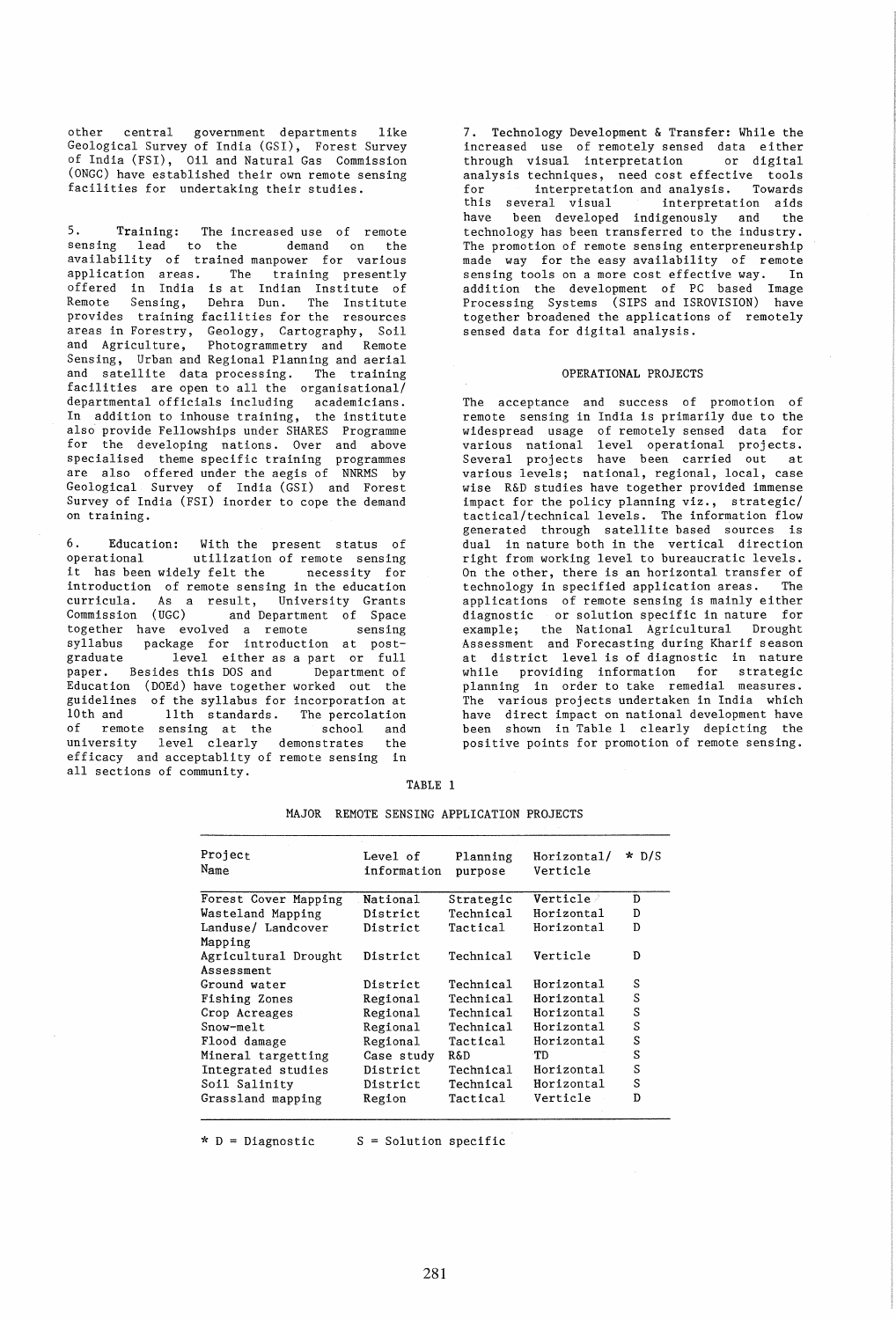### INDIAN EXPERIENCE - TREND SETTER FOR DEVELOPING NATIONS:

The various need based projects undertaken using satellite based data are common to all the developing nations. The experience gained in India for effectively promoting remote sensing virtually in all resources sectors can be a trend setter for other developing nations. The Indian experience amply demonstrates to adopt the ways and means in which India has benefitted utilising the remote sensing technology for its national development while updating the information base more accurately in the desired scale of operation. The solution specific problems and associated system packages are available within Department of Space and can be accessed on a mutually agreed bilateral basis.

### INDIAN EXPERTISE - OFFERINGS

With the successful launch of IRS 1A and IRS 1B which are presently in orbit operationally provide extremely good pictures of the land mass with a combined repetitivity of 11 days interval. The NRSA Data Centre (NDC) can distribute the IRS data in two spatial resolutions (73 and 36 metres) for all the needy nations with in the visibility circle with Hyderabad as centre point.

The Indian Institute of Remote Sensing which is a professional training centre in remote sensing offers training programmes for application scientists belonging to various developing nations. The course curricula comprises of three months duration to one year diploma courses.

National Remote Sensing Agency undertakes consultancy projects on various application areas using aerial and satellite data with the available expertise. The consultancy projects will be executed jointly by the users of concerned nation and Department of Space, Government of India.

With the experience gained so far for the last decade several of the application areas have been made operational through satellite/aerial remote sensing. The Department of Space, is now in a position to share with all the developing nations the operational packages on a mutually agreed basis. The operationally demonstrated packages would certanly pave way for wide spread applicability of remote sensing in all the developing nations.

The system management aspect on the lines of establishment of a national natural resources management system for any developing nation may suitably be suggested with the experience gained in India in effective promotion of remote sensing in an organised way in various resources sectors. The functionalities and the modus operandi on the reviewing mechanisms right from bureaucratic levels to working level scientists can SUitably be designed with sound understanding of the issues pertinent to the nation.

# THRUST AREAS - GIS

The large data base generated in various resources areas temporally is being fed into Geographical Information System in a time series mode in order to derive logical conclusions on the development and dynamics of resource areas. The information generated at various levels sectorally by various organisations need a integrated approach on consolidation and formating on to a single information base in order to develop National Resources Information System (NRIS) in conjunction with other collateral data preferably at the district level. The concept of Geographical Information System which in turn leading to National Natural Resources Information System (NRIS) with a provision of accessability, updating, retrieval etc., is the ultimate goal of NNRMS to fructify the timely information generated through remote sensing and to put in use for planning purposes at various levels.

The future remote sensing programmes of India mainly concentrate on the utilization of satellite based data in the region of middle infrared bands and microwave data through use of ERS-l and air borne SAR data which is indigenously developed. Over and above the application of Digital Photogrammetry and Cartography and its wide spread use for urban and regional planning is intended to widen its scope through generation of ortho photos and to gain experience with the future space programmes on the utilization of stereo scopic satellite data for obtaining terrain information. India is making a serious effort to generate Digital Elevation Models (DEM) through use of Satellite stereo data in obtaining reliable terrain information.

India through its various international collaborative projects pertaining to remote sensing has made significant progress. The INDO-FRG Collaborative Programmes have widened the scope of utilization of remote sensing data in the areas of forestry, geology, oceanography, hydrology and information systems.

#### INDIAN EXPERIENCE - STILL NEEDS IMPETUS

Several of the application areas have been made operational through use of remote sensing data. There is also a greater variety of indigenously developed visual interpretation aids, PC based<br>Image Processing Systems with a powerful Image Processing Systems with a indigenously developed image analysis packages, which have widescope for utilisation in the international market. It no doubt, calls for a aggressive marketing strategy. India having maximally benefitted through use of remote sensing data and developed various application packages can help in transfer of technology with appropriate modifications, where necessary to all the developing nations.

#### CONCLUSIONS

The operational utilization of remote sensing technology amply demonstrated and accepted by all the user departments in India has lead to